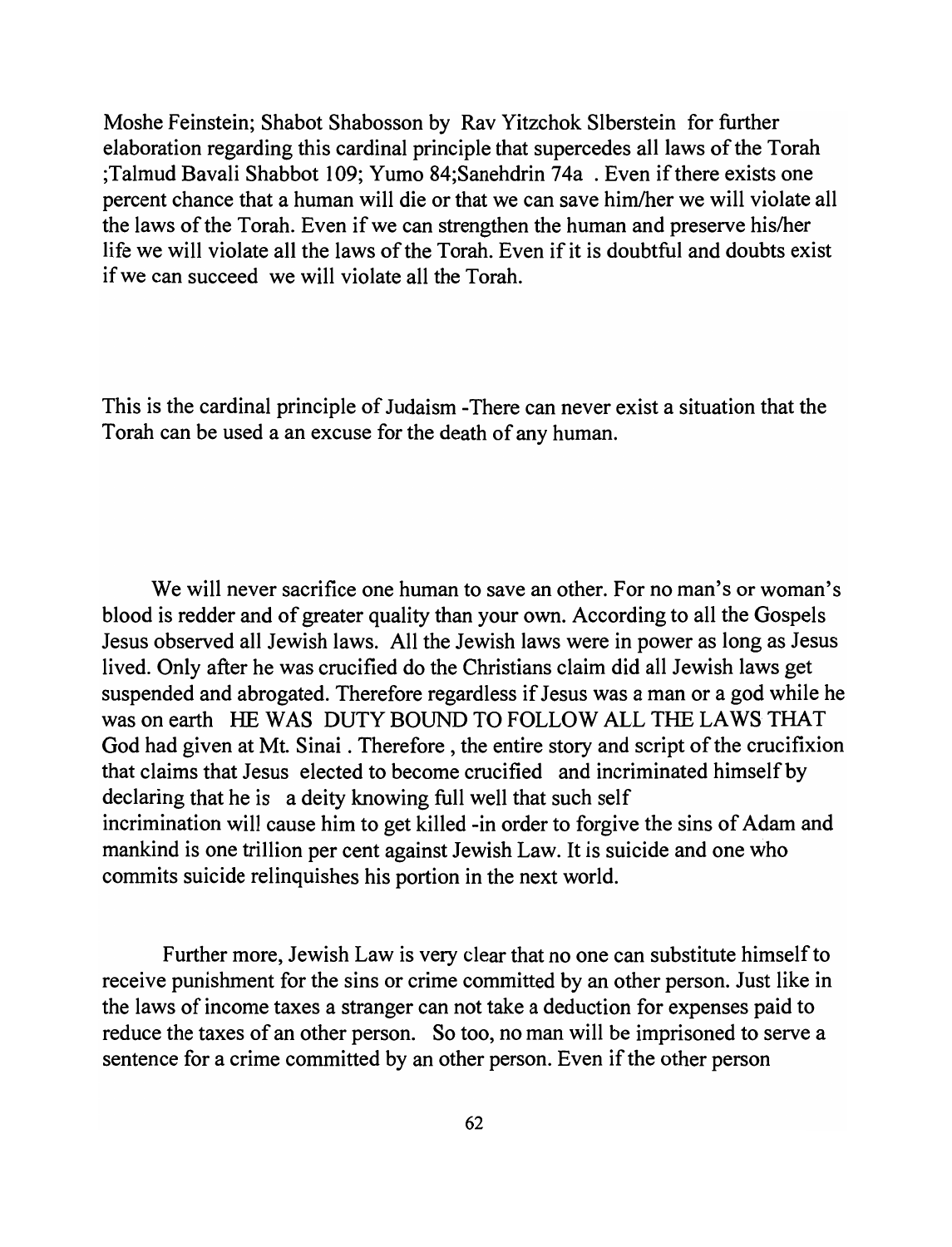volunteers to be the scape goat, Jewish law will not permit it. Other wise you are defeating the entire rationale of punishment. Punishment is supposed to impress society that crime does not pay. If an other person takes the rap for your crime, then crime does pay because you will not be punished. Jesus was aware of this law and therefore would never volunteer to die for the sins of Adam since such death would not avail to cleanse the sins of Adam or anyone else. Jesus in his life time followed all Jewish laws according to the New Testament.

FURTHER MORE, the New Testament did not exist and even Christians admit was not in application. Jewish Law was in full application and jurisdiction. JESUS DURING HIS LIFE TIME ON EARTH WAS FORCED TO FOLLOW Jewish Law because he was a saint and wanted to follow the word ofG-d. He would never in a trillion years have violated such a basic and critical principle. Jesus was a saint.

In all the Middle eastern religions the theological doctrine of the crucifixion collides with the most basic principle of Torah that the Christians admit existed and was in full force and power during the life of Jesus. It is difficult to comprehend for an individual who does not make a leap of faith and accept what is written in the New Testament that Jesus violated such a law.

All four Gospels contradict each other as to the details of the the birth genealogy early childhood education contact with the rabbis with whom he disputed Jewish law at the age of 12, his entry to Jerusalem and the Temple, his trial, the grounds that were used to accuse him, what Jesus said that incriminated himself, the crucifixion and the resurrection. Any reasonable person will testify that if we accept the story of one Gospel than the other three Gospels can not be reconciled. Many agnostics and non Christian philosophers believe that the Gospels are a replay of the Middle Eastern and Far Eastern mystery religions. The name of the son the man god is changed to Jesus. THE PLACE WHERE THE MAN GOD INCRIMINATES HIMSELF IS TRIED AND IS CRUCIFIED IS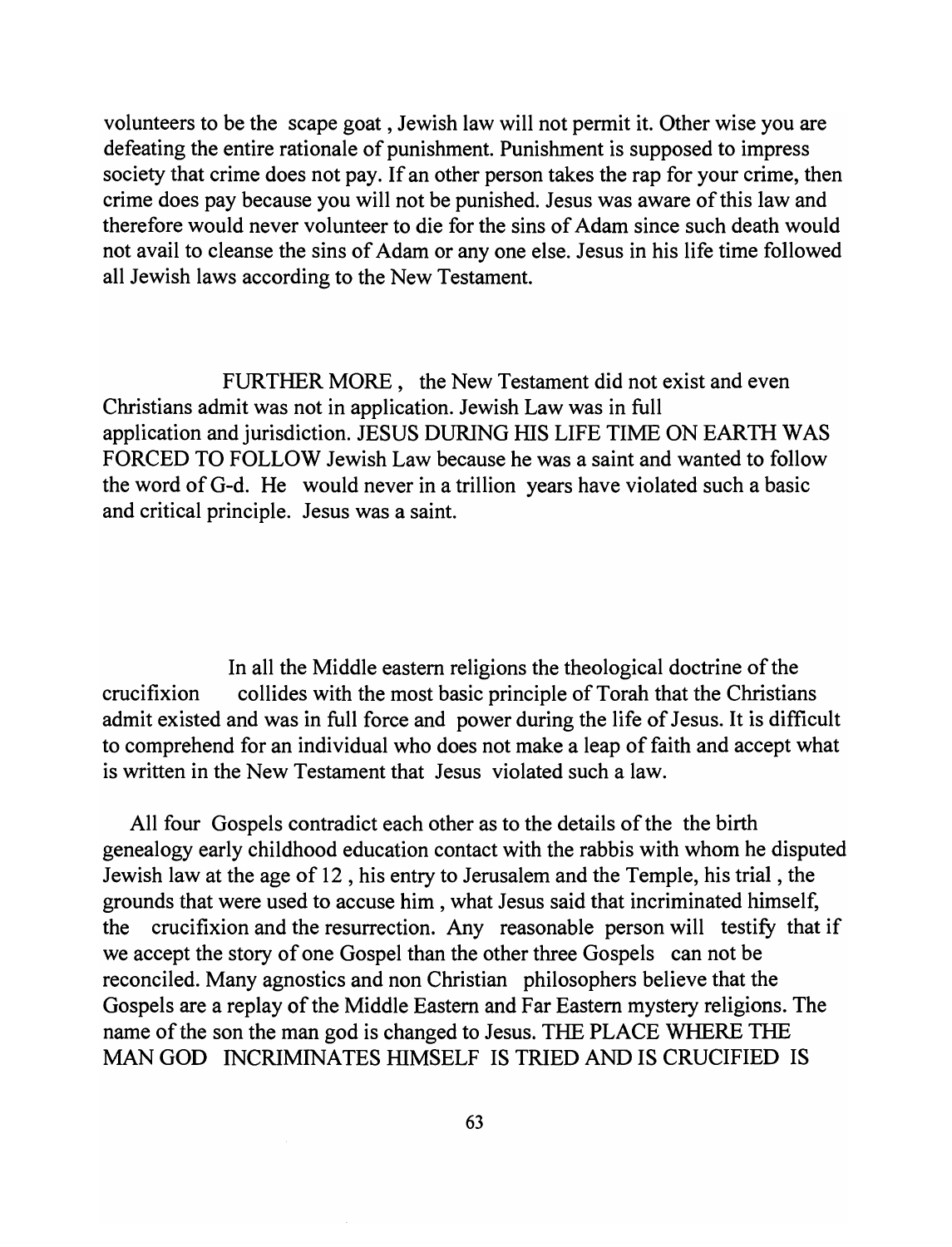## CHANGED TO JERUSALEM

## THE JEWISH BIBLE DOES NOT CONTAIN ANY SUCH STORIES. GOD REVEALS HIMSELF TO MANKIND BY TALKING TO THEM; NEVER BY MAKING AN APPEARANCE IN THE BODY OF A HUMAN MAN GOD.

Non Christian philosophers maintain that THE FATHER AND MOTHER OF THE NEW TESTAMENT IS NOT THE OLD TESTAMENT ;BUT THE MIDDLE AND FAR EASTERN RELIGIONS.

Non Christian philosophers further maintain that all the MYSTERY RELIGIONS CONFLICT WITH THE BASIC TENETS THAT GOD SUPERCEDES TIME AND SPACE THAT GOD AL WAYS EXISTED EXISTS AND WILL ALWAYS EXISTS THAT HE IS ALL POWERFUL OMNIPOTENT ALL WISE AND KNOWS EVERYTHING EVEN BEFORE IT HAPPENS.

.If the man god is born from a mortal virgin and is killed by crucifixion. , then God did not always exist and also is mortal since he died. Never mind that he was resurrected, but for a period of three days he was dead. If God can change into a man god then God is not beyond space. God then fits into space and is governed and subordinated to the laws of time and space.

If the man gods can be crucified and could not strike their executioners with blindness then then they are not omnipotent. - The Bible in Genesis relates the story of the Angels who descended to Sedom to turn Sedom into the salt sea. They went to the house of Lot and they were invited to spend the night in Lot's house. The people of Sedom surrounded the house and threatened to break in and kill the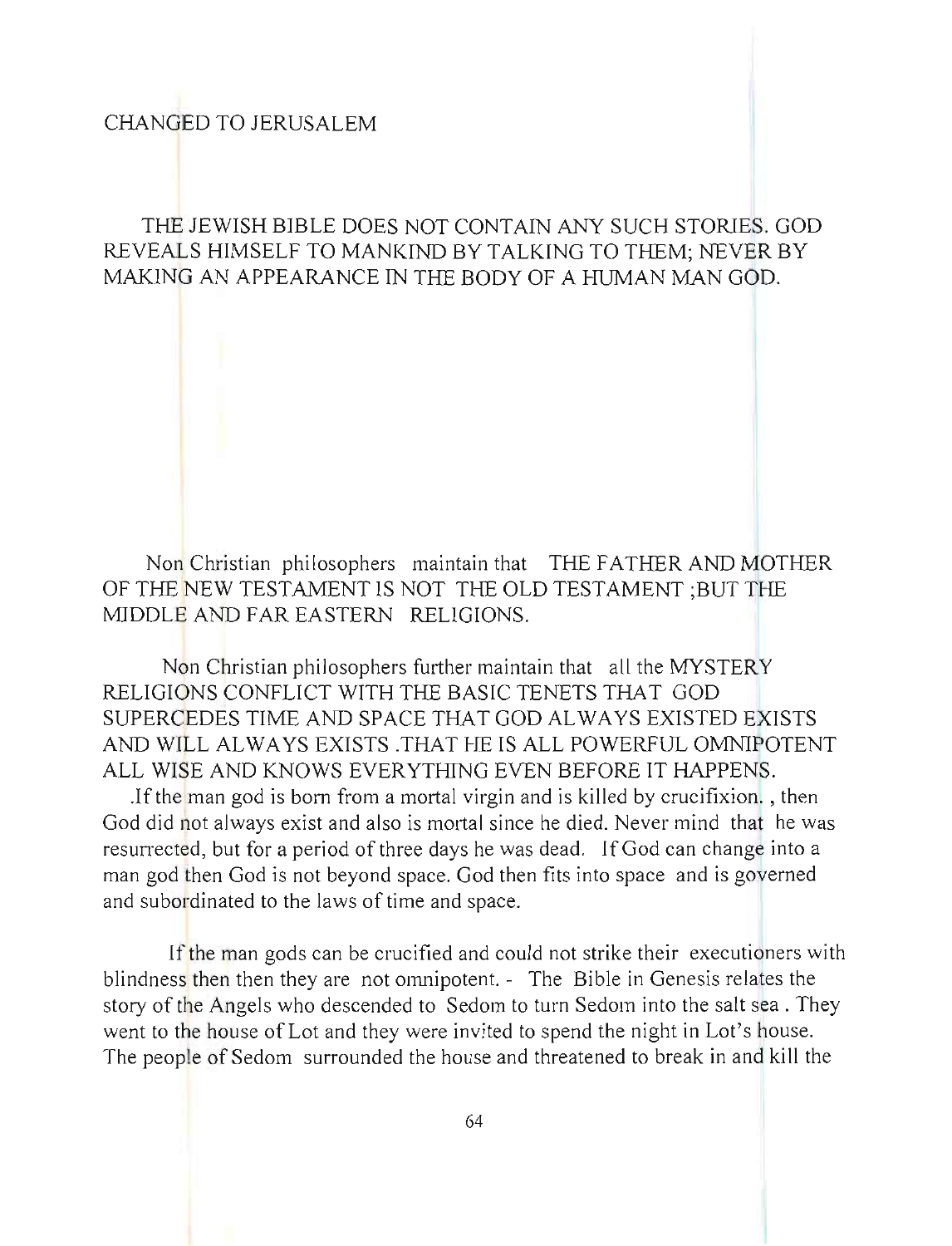Angels. The Angels struck the people of Sedom with blindness and rescued Lot who was outside the house to reason with the people of Sedom. See Geneses. If the man gods could not duplicates such miracles then they were weaker than mere Angels. Angels like wise prevented Noah's neighbors from interfering when Noah his family and all the animals and birds boarded Noah's ark.

If the man gods can not free themselves by cutting their bonds and descend from the cross, then the man gods are not all powerful -omnipotent. Even Samson in the Bible in Judges was able to break the ropes that tied him when the Philistines bound him . If the latest man god invented by the editors of the Pope in the Gospels -Jesus - elected not to exercise his powers how can the scriptwriters - the editors of the Pope- cast blame on all the Jews to posterity for the crucifixion? The Jews then played a major role in having Jesus forgive the sins of mankind. Possibly, the script writers did not think of this line of reasoning.

According to the script of the editors of the Popes in the New Testament no man can attain salvation unless he/she believes in Jesus as the son of God. If that is the case why was not Adam warned of this fundamental law? Why was it necessary to wait 3500 years until Jesus was born? Wasn't God concerned that billions of humans born from the year 1 since Adam until 3500 years later would all end up in hell? Why didn't Jesus appear simultaneous with Adam ?

Furthermore, why did JESUS HAVE TO BE CRUCIFIED? Let him remain alive from year 1 for ever even today. All questions about his identity and precisely how God is to be worshiped would then be resolved. There would then be no wars regarding religion. No man would sin?

Furthermore Adam was punished by suffering death after he reached the age of 930 years. All of mankind became mortal. The man gods by their death did not restore immortality to man kind. Further more if the man gods were going to suffer death to forgive a mortal sin, they should have elected to have targeted the sin of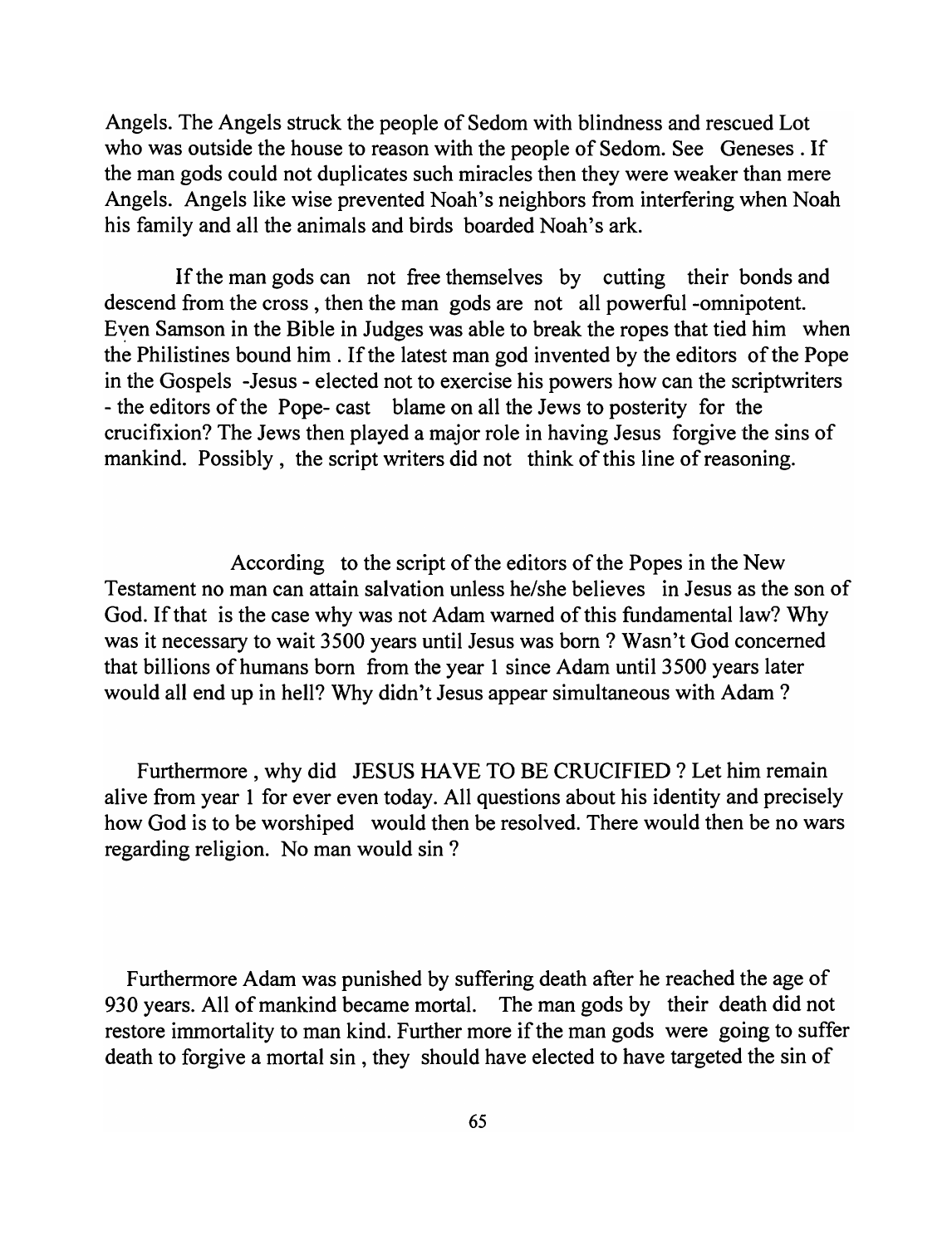Cain who murdered Abel. What was the big deal of Adam and Eve eating the fruit of the tree of wisdom. ? Furthermore why limit yourself to the man god appearing only to one people? Why didn't God appear to all people as one of their own? Why doesn 't Christianity recognize Buddah, Khrishna Dionosis Athena Osiris Iris Shames Baal Astores ? Why did God appear as a male and not as a female? Why not as an animal or a bird or a fish or a sea animal or as an insect or as tree or vegetable or as a stone or as fire or as wind? Further more in light of excavations anthropologists have determined that there existed pre historic homo sapiens millions of years ago. Why did not all the man gods appear millions or billions of of years ago and forgive the sins of these homo sapiens? Why start with such a late comer as Adam?

Furthermore, if the universe is millions or billions of years old like scientists speculate and life and other human s exist on other planets in other solar systems, why did n't these man gods appear in other galaxies and forgive the sins of all the other inter galaxy humans?

Furthermore, if there exists three or six or ten or millions of distinct entities in the godhead like was postulated by Spinoza- rather than One as represented by all Unitarians- , it is logical that each of these distinct entities would fight with their neighbor entity over territorial sovereignty. We then should witness different laws of science in different spheres of this planet and certainly in the solar system and in the other galaxies and in the universe. You would have continuous wars of the galaxies. However Einstein discovered a unitary conformity in all the laws of science through out the universe. His findings have been confirmed by all other scientists. Thus we see that the First Mover and First Cause of the universe- God is not beset by internal conflicts and schizophrenia.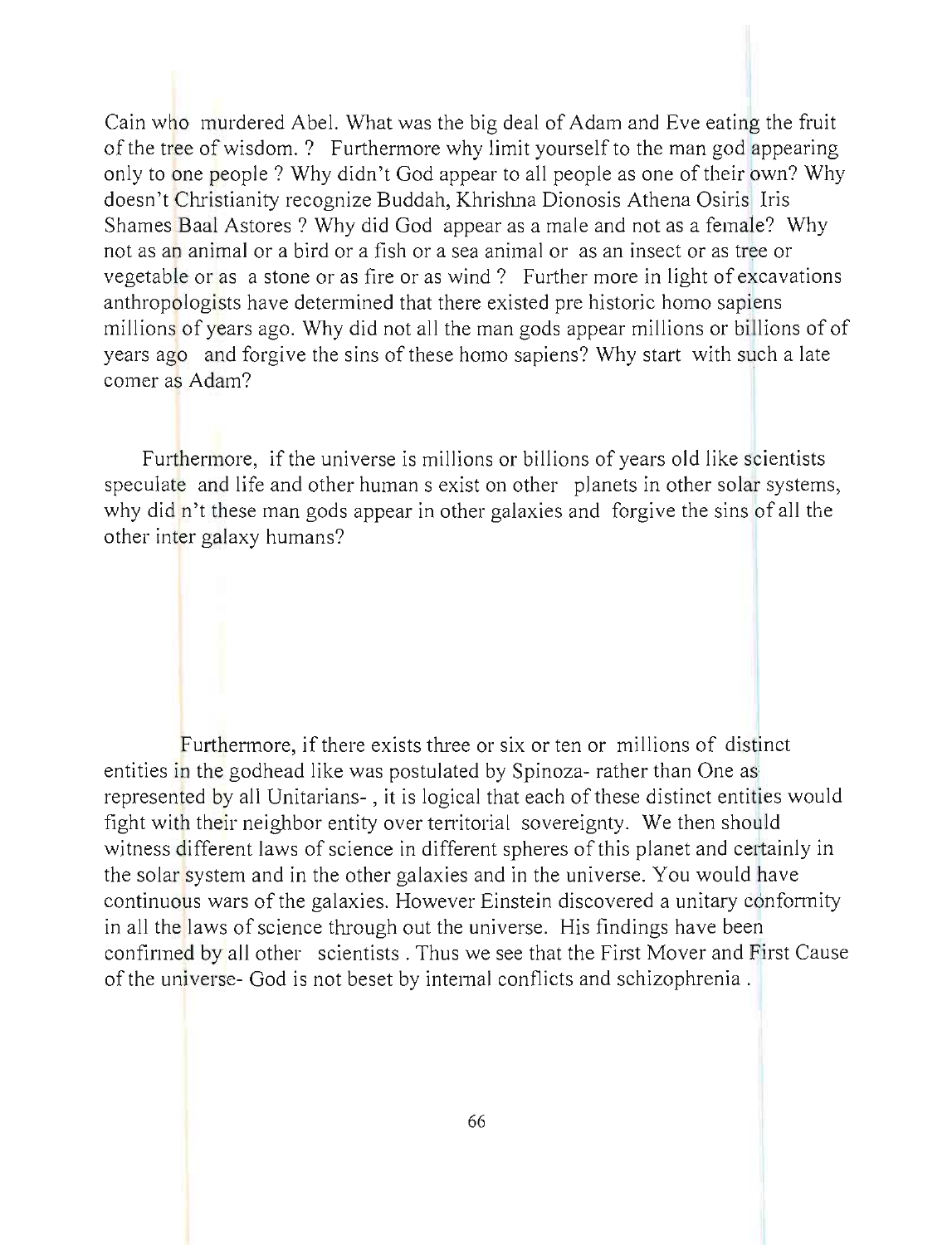God is the ultimate unity and is not compartmentalized as preached by all the mystery religions who possess man gods. Just like this book was not written by chance that the letters mysteriously popped out from no where and formed words and sentences and combined to form a cohesive and sensible thesis; so too, not even one atom or cell could have been formed by itself from pure blind chance as is maintained by atheists. God exists He created the universe . His Providence recreates and maintains the universe. Would God's Providence cease for a split second - the world would cease to exist.

Would god have been conceived and the mother of the god would have carried him for 9 months the world during her pregnancy would have been with out the control of the god. Likewise if the man god is crucified and dies as happens in all the myths of all the man gods then the universe would instantly revert to the state of tohu nothingness -also created by God. . By default -that universe would cease to exists. Since we know as a fact that this never happened; so too, we know as a fact the all the myths of the compartmentalized theologies -the mystery religions are all what they are referred by 21 century man - nothing but myths and fairy tales...

All the mystery religions adopted the cross as their symbol. All the nations who adopted the cross as their symbol and flag engaged in murder of hundreds of millions of humans. If the gods represent life and not death if they are a philosophy of life and not an ideology of death why did they agree to be crucified and provide their votaries with a symbol and tool and instrument of mass destruction of millions of humans ?. If they did not know how their crucifixion would be misused by their votaries, then they are not God. God knows what will happen in the future.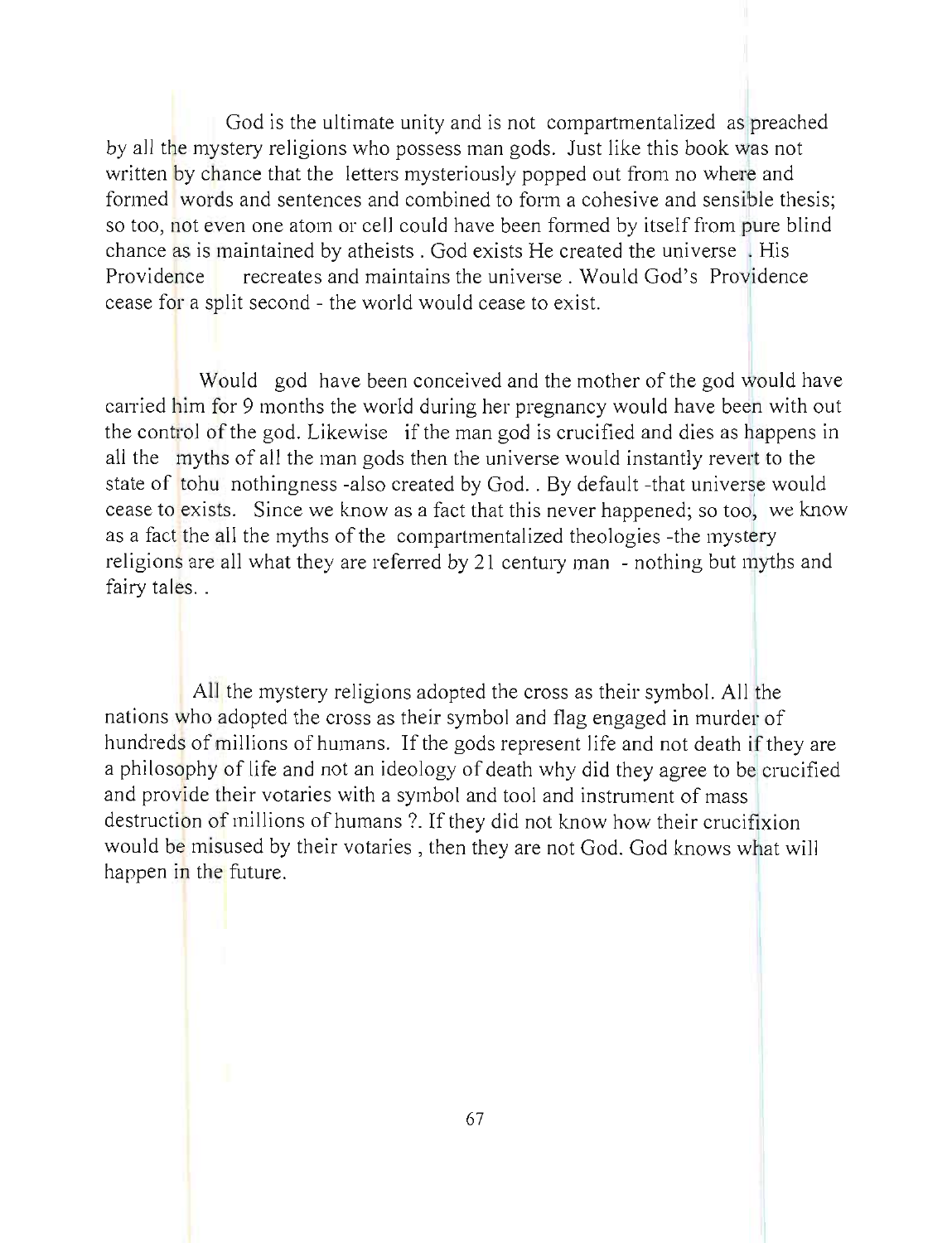Mary the mother of Jesus was later elevated by the Church in one of their synods to possess divine attributes. Catholics are mandated to pray to Mary ,who in turn will intercede with God. Many Protestants consider such devotion as a form of idolatry. Likewise , Catholics believe that Mary was born free of original sin. Mary never had any children other than Jesus. Again other Christian denominations disagree citing the New Testament that names the brothers and sisters of Jesus. Catholics further believe that Mary upon her death was resurrected and her body entered heaven together with her soul. Mary sits at the right hand of Jesus like all queen mothers. Catholics also elevated many popes bishops and nuns to sainthood for martyrdom and virtuous conduct during their life time. Catholics can pray to the saints and beseech them to intervene with God. Again Protestants condemn such practice as a form of idolatry. Protestants likewise, refuse to honor the decisions of many Papal synods, especially those that declare the Catholic Church as the only instrument of God to decide what the authentic contents of the Old and New Testament are; as well as the only instrument in the world competent to interpret the Bible. As a result of the dispute there exists today 33,000 different sects of Christianity. Other authorities claim that th e number of main denominations are no more that 200 but there exist variations and wrinkles in differing detail and customs that could possibly reach higher number such as 33000. See Goggle article Protestants and heresy. Economic factors and power politics played a great role

in the decision of the certain Europeans monarchs to support the Protestants while other monarchs supported the Catholics and the status quo. The Protestants were more flexible in their interpretation of the New Testament and aligned scripture to conform with economic and political reality. When even the Protestants refused or were unable to accommodate the spiritual needs and support the ambitions of European powers in their conquest and genocide of American natives in North and South America and in Africa and in the Indian sub continent and in the Pacific islands when at most 300-400 million Europeans conquered over one billion people and massacred hundreds of millions then the Europeans abandoned Christianity and the renaissance philosophers were recognized as the new standard bearers of right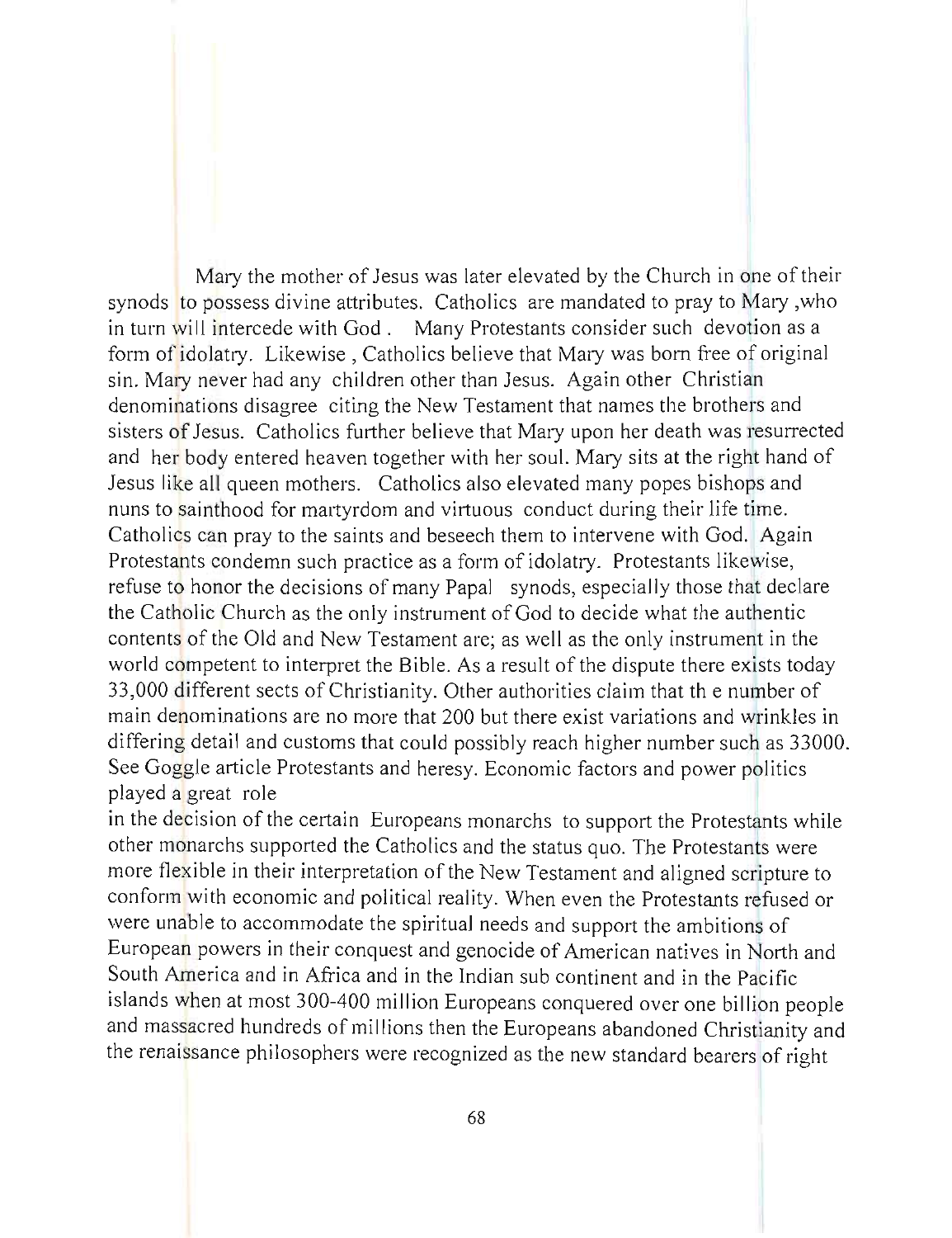and wrong. These new philosophers and the professors of biology and humanities preached the line that Europeans were super humans and had the moral right to enslave the ignorant natives in all the countries that the Europeans colonized. I have gone into great detail in previous chapters regarding this atrocity and the death of conscience . When God of the Bible did not agree with the ambitions of the Europeans God was displaced like God was originally displaced at the time of Enosh and Abraham mentioned by Rambam Avoda Zora 1:1. The Jews were later displaced aby Christianity. So , now too Christianity was displaced by science atheism and divorce of Church and State.

As a matter of fact all Deists Unitarians and many philosophers and modern historians question the accuracy of the resurrection and ascending to heaven story. If Jesus flew to heaven, then all the people in Jerusalem saw the celestial flight. Such a flight can be verified. However no one even his disciples witnessed the flight. None of the 42 historians who lived in that era witnessed or heard of such a flight. See Thomas Paine- Common sense and Age of Faith. See Will Durant Caesar and Christ pages pages 553-554 about the beginning of Christianity. See Miracles of the Gods by Erich Von Daniken pages 54-106.

Miracles occurred according to the New Testament. Dead men arose from their graves. During the life of Jesus he fed 3000 men. The sick and lame and the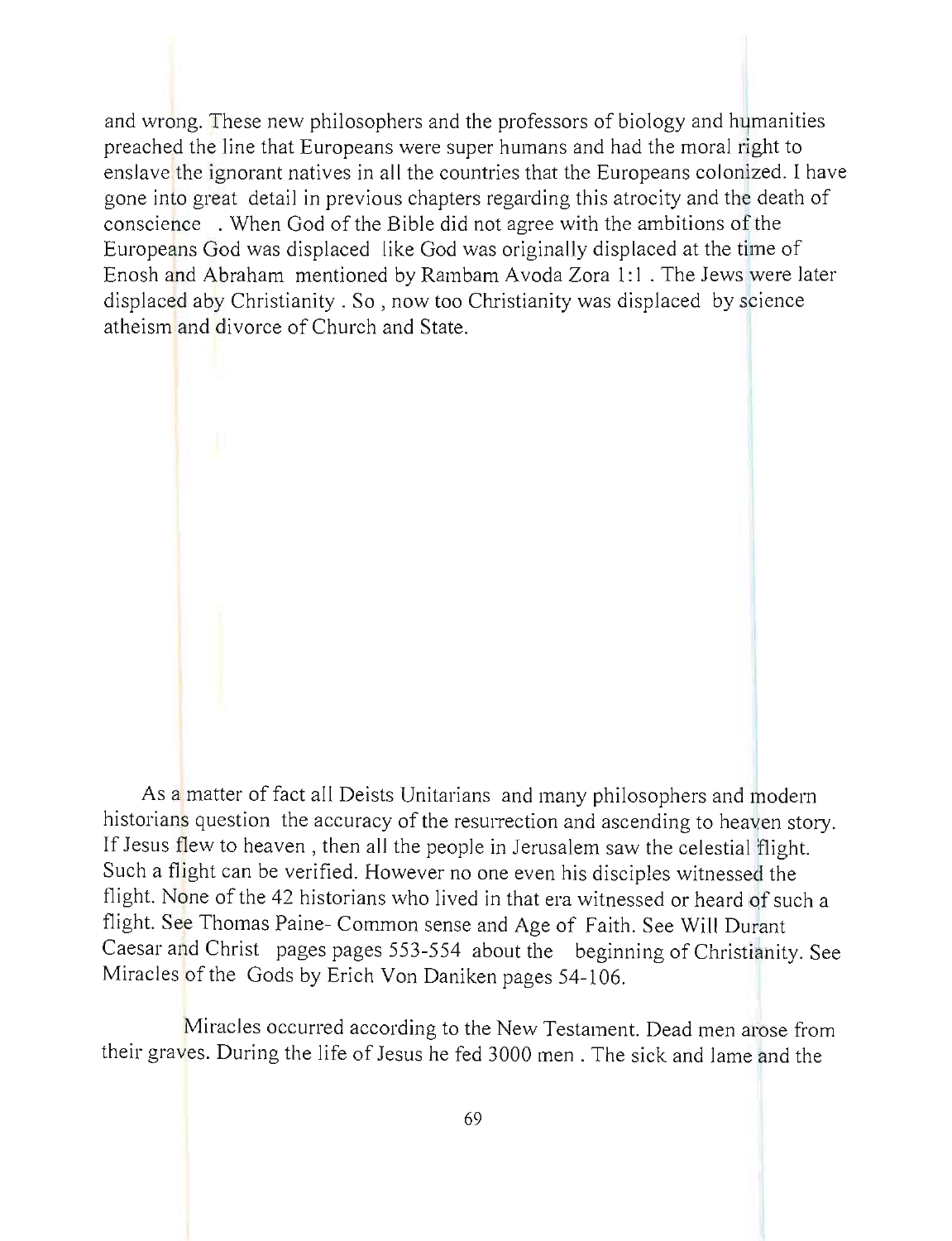deaf were healed. When Jesus died darkness descended on the earth. All the other middle Eastern and Far Eastern Mystery Religions have the identical story of such miracles. All such unnatural events must catch the attention of people living at the time. However none of the 42 historians living at the time of Jesus breathe EVEN ONE WORD ABOUT HIS VERY EXISTENCE. OR ANY OF SUCH MIRACLES. THERE EXISTS AMPLE SPACE GIVEN TO THE MYTHS OF OTHER MIDDLE EASTERN MYSTERY RELIGIONS.

I do not know how the theologians and Christian philosophers answer and reply to the theological issues that I raise above. I am certain that over the last two thousand years Christians have groped with these question and have found very reasonable answers to satisfy the intellectual thirst for the truth of Christianity.

For the believing Christian Jew Muslim Budhist Hindu and member of all religions in the world that existed in the past and today there exists no questions that their faith has the absolute ruth. Why don't we let God himself come at the end of days and proclaim the truth. Perhaps He will state that HE God does not care what man believes as long as they do not self destruct and kill others. That is my belief what Judaism preaches.

One Billion four hundred million Muslims do not accept Christianity. Over one billion Hindus one billion Buddhists over one billion atheists do not believe in the Christian version of events. Two billion Christians, however, do believe. THE CRUCIFIXION IS A CENTRAL PILLAR OF THEIR FAITH.

I RESPECT THEIR BELIEF EVEN THOUGH I DO NOT SHARE THEIR CONVICTION. I RESPECT ALL THE OTHER BELIEFS OF THE BILLIONS OF HUMANS ALL OVER THE WORLD EVEN THOUGH I DO NOT ACCEPT THEIR CONVICTION.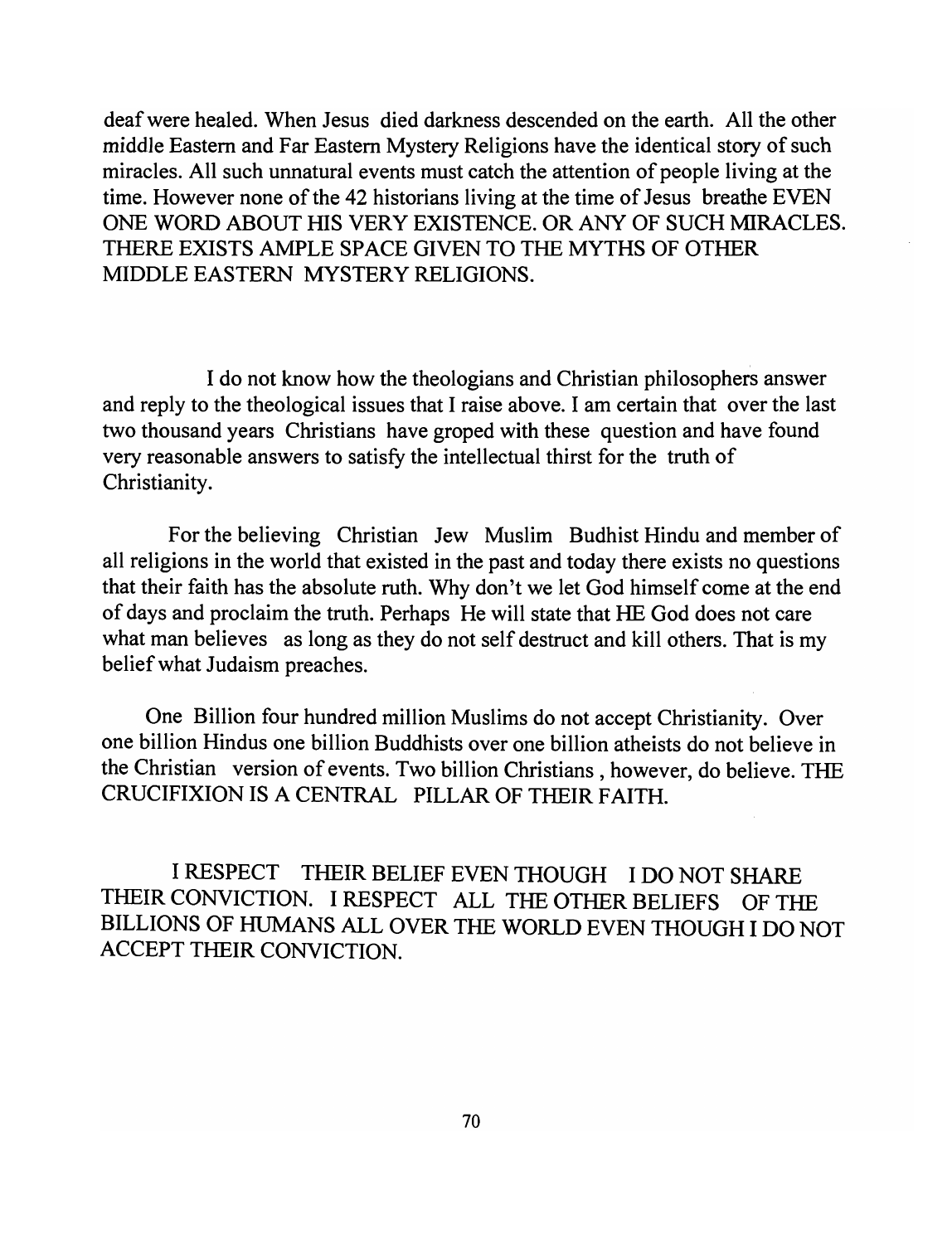VOLTAIRE BELIEVED THAT Jesus never existed. VIney in his Ruins of an Empire also doubted that Jesus existed. Herder in 1 796 pointed out the irreconcilable discrepancies in the four Gospels.

David Straus in the Life of Jesus Straus denies the supernatural miracles. He is the father of bible criticism of the New Testament. Ferdinand Christian Baer attacked the Epistles of Paul rejecting as unauthentic all but those of the Galilatians Corinthius and Romans. In 1840 Bruno Bauer began a series of controversial works showing that Jesus was a myth - the personified cult of a fusion of Greek roman and Jewish theology that began in the second century. In 1863 Ernant's Renan's Life of Jesus summarized all the Bible criticism regarding the New Testament. The French School at the end of the 19 th century subjected the new Testament to vicious criticism and analysis that the Catholic Church felt compelled to ex communicate them and other modernists. All or many of the Bible critics rejected all the supernatural miracles as myths. See Will Durant - Caesar and Christ page 553-554.

Half of the Anglican bishops living today agree that the New Testament was written by the Church. Just like the Church wrote the New Testament ;so too, the Church is empowered to change any thing in the New Testament that they deem does not fit in with modern norms of behavior or conduct. Sociological reality and modern standards must be factored in to the New Testament Law as what is and what is not binding. Article on web page of Jerusalem Post July 2208.

Many Protestant ministers believe that the Roman Catholic Church is responsible for the texts in the New Testament that espouse blatant anti-Semitism.

See Anti Judaism in the New Testament by Gerald Sigal who made an analytical study spending many years mastering Greek and compares the texts of The New Testament to the Hebrew and Samaritan Bibles. He compares each of the Gospels to each other and shows the discrepancies and the blatant hatred toward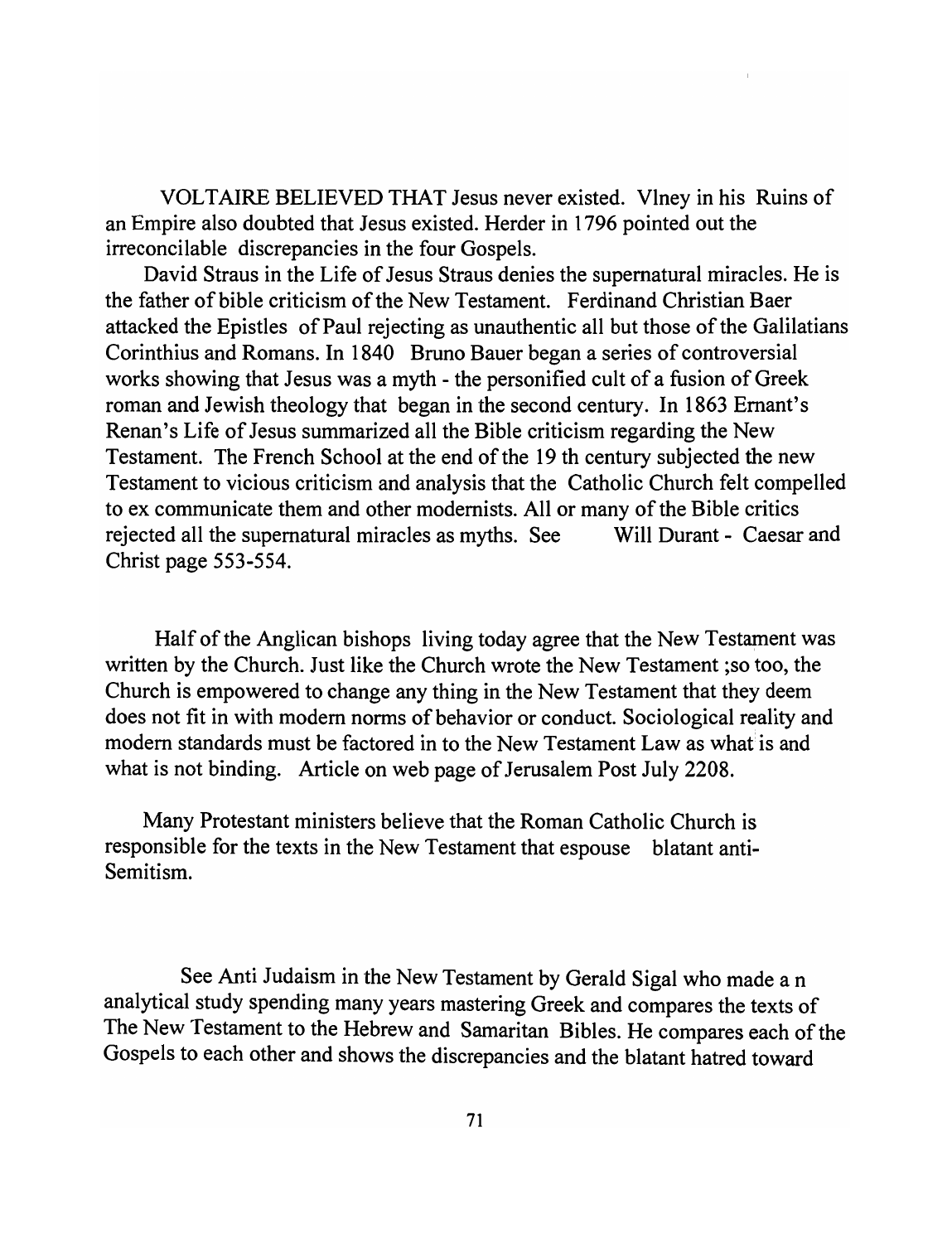Jews and Judaism He studied the New Testament at great length and exposes the blatant anti Semitism that appears in the Four Gospels and other writings. He shows a straight line from the writings of the New testament to the blood libels that Jews kill and use the blood of Christians for the baking of Matzos This libel caused the massacre of hundreds of thousands of Jews. He shows that the Nazi and racial anti Semitism from 1840-1945 in Europe that culminated in the holocaust and death of 6 million Jews was directly linked to the hatred of Jews developed in the pages of the New Testament.

Edward H. Flannery a Catholic priest in Anguish of the Jew shows 23 centuries of Anti- Semitism. He defends the New Testament and the Church fathers although he identifies those individuals who have been guilty of blatant anti Semitism. His book serves as a monument to the edifice of hatred that resulted from lies and distortions about Jews Judaism and corruption of the teachings of Christian faith. Anti Semites have corrupted Christian teachings and made it into an instrument and driving force for the murder of millions of of Jews and non Jews. In Faith and Deicide - the Roots of Anti Semitism - Rosemary Ruether traces anti Semitism for 1700 years directly to many scriptures of the New Testament and the Church.

It is my opinion that historically Jesus existed , but not as a man god. Jesus was a practicing very devout Orthodox Jew a Pharisee. He was a great Talmudic scholar and had a Rabbinical Court of his own. The Rabbinical Court collectively -not the individual judges of the Court is referred to as Elokim. See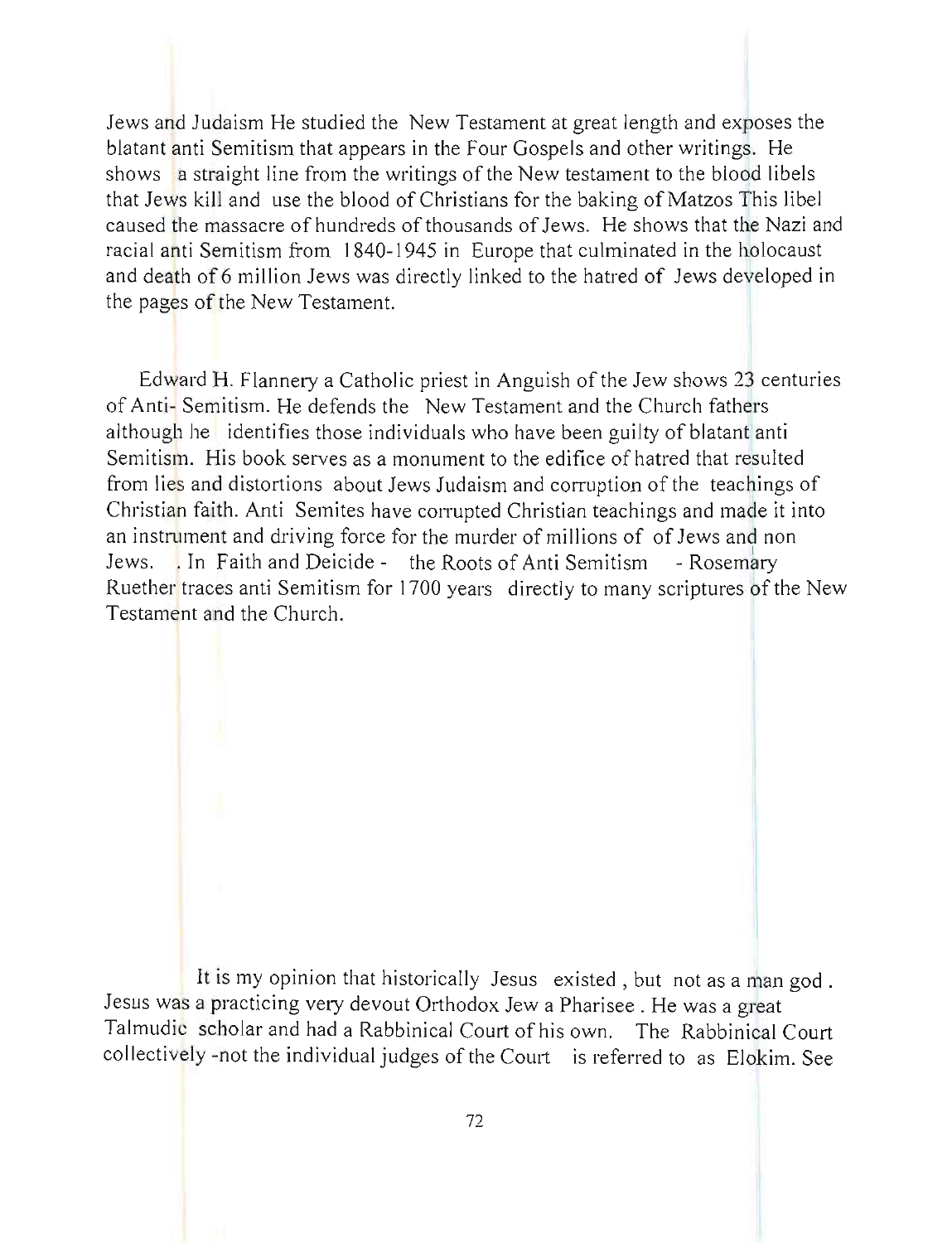Exodus 21 :6. The institution of Justice is referred as Elokim because they carry out the will of God and render justice like God renders justice. The symbol of Justice is God. Elokim also is used to address God because God is the ultimate Judge of man.

Jesus did NOT UNDERLINED NOT create a new religion. What he did create was a sub sect -like Chasidim today - following 100% all the laws of the Written and Oral Law the Torah - All within the parameters of Torah teachings. His court like all other Rabbinical Courts was referred to as Elokim. However, never in a trillion years was this reference to him personally. His brother James succeeded Jesus when he died .. Jesus was married to Mary Magdelana . They both had a son whose name was Judah. Their burial place a vault with their bones was discovered in Jerusalem 25 years ago that bore the engravings that here are buried Jesus son of Joseph and Mary, his mother Mary, his father Joseph, his wife Mary Magdelana , and his son Judah. A great television show publicized this great discovery in 2007. This discovery follows another great discovery the Vinicci Papers that proclaims the same facts. All these discoveries substantiate the position of the Ebyonim . -A sect that followed the teachings of Jesus, who did not accept that Jesus is the son of God and they claimed that the Mizvot are eternally binding for Jews . The Mitzvot have never and will never be abrogated .. See Edward Gibbon -The Triumph of Christendom in the Roman Empire page 8. See Ebyonim in the internet from Google that cites numerous articles that substantiate the above thesis regarding the Ebyoim. See Kuzri in defense of Judaism -Why Jews do not accept Christianity and Islam. The Ebyonim accurately argued that if God wanted to abrogate some or all of the Mitzvot God Himself should have another gathering equivalent to the proclamation at Mt. Sinai in front of all Jews and non Jews every day and proclaim His wish that He wants to make a 360 degree tum and abolish all the Mitzvot that he gave at Mt. Sinai. By default failing that it is obvious that God does not want to abolish any of the Mitzvot.

PROTESTANTS CHARGE THAT THE ROMAN CATHOLIC POPES IN THEIR SYNODS HAVE MISINTERPRETED THE NEW TESTAMENT AND MANY OF THE DOCTRINES AND RITUALS THEY HAVE DECREED ARE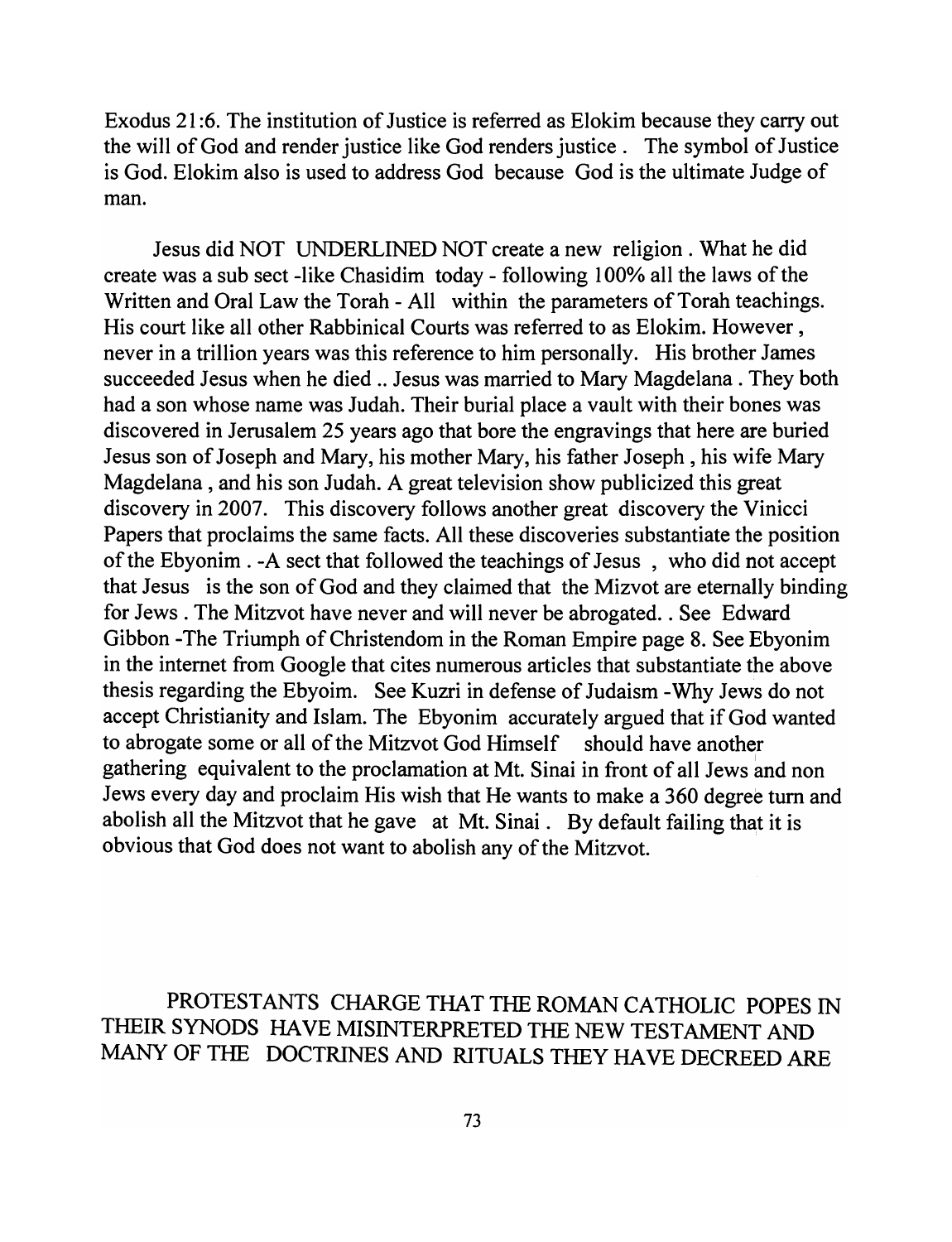THE CARBON COpy OF ALL THE MIDDLE EASTERN AND FAR EASTERN MYSTERY RELIGIONS.

ROMAN CATHOLICS REPLY THAT THE NEW TESTAMENT GIVES THE POWER ONLY TO THE POPE TO INTERPRET THE OLD AND NEW TESTAMENT. THE FACT THAT THE MIDDLE AND FAR EASTERN MYSTERY RELIGIONS ALSO BELIEVE IN THE DOCTRINE OF INCARNATION IS THE WORK OF SATAN -THE DEVIL. ONLY JESUS IS THE TRUE SON OF GOD AND ONLY HE IS PART OF THE TRINITY. THE OTHER MYSTERY RELIGIONS EVEN THOUGH THEY HAVE A SIMILAR STORY AS BEFELL JESUS WERE ONLY ATTEMPTS BY THE DEVIL TO MISLEAD MANKlND. YES, THE OTHER MYSTERY RELIGION S THAT PRECEDED CHRISTIANITY BY THOUSANDS OF YEARS WERE NOT THE REAL THING DECREED BY GOD BUT RATHER THE WORK OF THE ANTI CHRIST. THE DEVIL. YES, THEY ALL HAVE A GOD IMPREGNATING A MARRIED VIRGIN WHO THEN GIVES BIRTH TO A MAN GOD. THE MAN GOD PREACHES REFORM TO THE LEADERSHIP WHO FEEL THREATENED AND IS TRIED, HE IS CONVICTED AND IS EXECUTED BY CRUCIFIXION, HE TOO, RISES ON THE THIRD DAY AND JOINS THE FATHER GOD AND OTHER GODS AND GODDESSES IN HEAVEN AS PART OF A TRINITY OR EXPANDED GODHEAD. ALL OF THE MYSTERY RELIGIONS HAVE THE BIRTH ON DECEMBER 25 AND THE EXECUTION COINCIDING WITH THE JEWISH PASSOVER IN THE SPRING. ALL HA YE CHRISTMAS TREES -EVERGREENS TO CELEBRATE THE BIRTH. THE MAN GODS' RESURRECTION IS CELEBRATED WITH EASTER EGGS. ALL BELIEVE IN HALLOWEEN WHEN TRICK OR TREATS ARE GIVEN TO EXPEL THE EVIL SPIRITS. ALL OF THE MYSTERY RELIGIONS BELIEVE THAT GOD IS THE WORD THE FATHER TURNED TO FLESH THE SON. ONL Y THOSE PEOPLE WHO BELIEVE IN THE SON WILL BE SA YED FROM HELL AND WILL GO TO HEA VEN AND BE RESURRECTED IN THE DISTANT FUTURE .. ALL THOSE WHO DENY THE SON WILL BURN ETERNALLY IN HELL. THE CRUCIFIXION OF THE SON IS AN ACT OF LOVE OF GOD TO FORGIVE ORIGINAL SIN AND ALL THE OTHER SINS OF MANKIND. THE MYSTERY RELIGIONS PREACHED THAT THEY SUPERCEDE ALL EXISTING RELIGIONS AND ONLY THEY POSSESSED ABSOLUTE TRUTH .. SUPERSESSION OF ALL EXISTING RELIGIONS WAS ACHIEVED BY BELIEF IN THE FATHER AND THE SON. .IT NO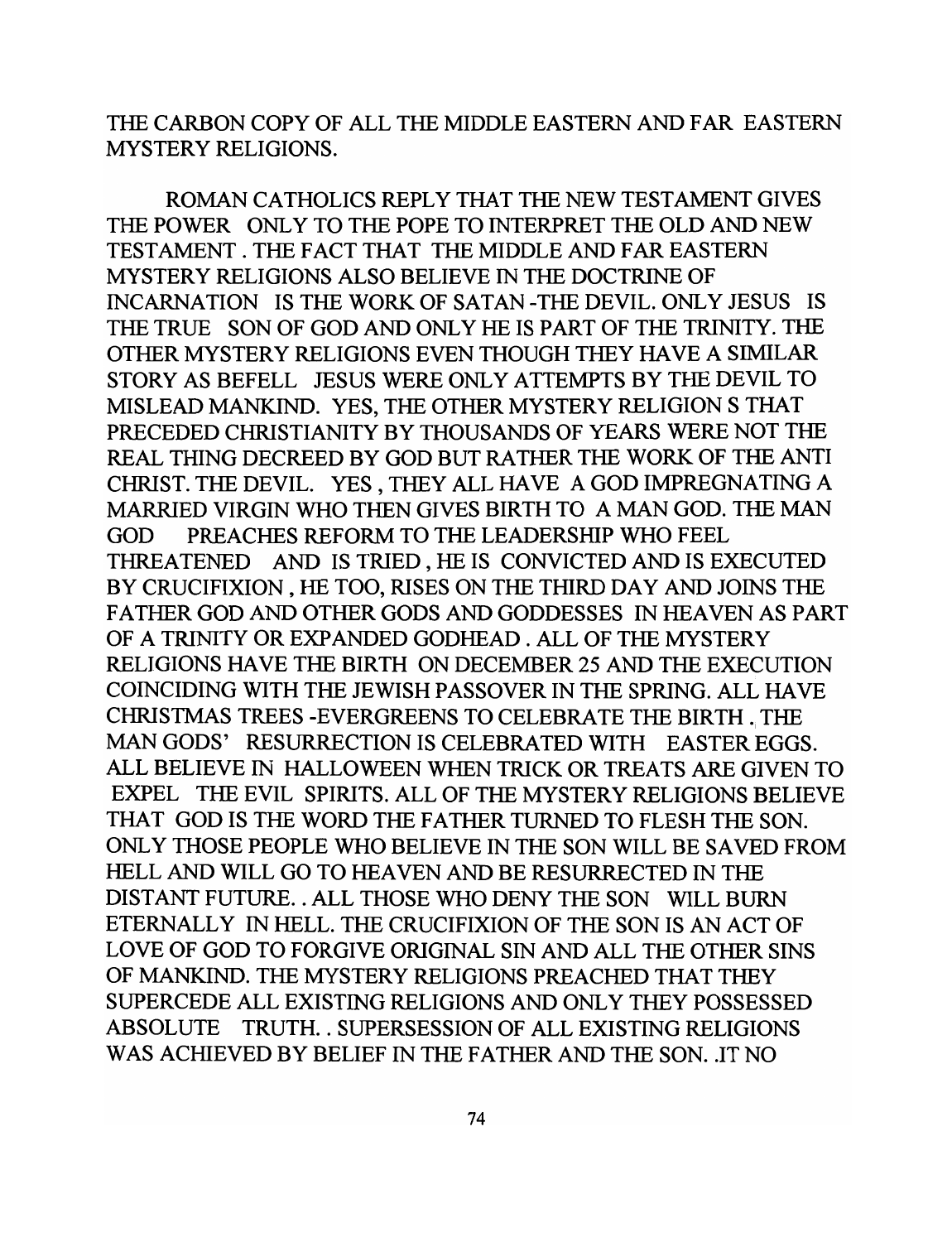LONGER WAS NECESSARY TO OBSERVE ANY EXISTING SACRAMENTS OR COMMANDMENTS. ONLY BELIEF IN THE FATHER SON HOLY GHOST.

YES, MANY OF THE CUSTOMS ARE SIMILAR INCLUDING THE EUCHARlST WHERE THE FAITHFUL BELIEVERS ACHIEVE COMMUNION AND ARE UNITED WITH THE GODS BY DRINKING WINE WHICH REPRESENTS THE BLOOD OF THE GOD AND WAFERS WHICH REPRESENT HIS BODY. BUT ONLY THE CHRlSTIAN VERSIONS AS DECREED BY THE POPES ARE GENUINE. ALL OTHERS ARE THE WORK OF SATAN AND THE ANTI CHRIST.

THE SAME POPES WHO BLAME JEWS FOR THE CRUCIFIXION -THAT JEWS FORCED PONIUS PILATE THE ROMAN GOVERNOR TO CRUCIFY JESUS - other wise they would riot - AND THEREFORE ARE ETERNALLY DAMNED - ARE THE SAME POPES WHO FABRICATED A DOCUMENT THAT Constantine deeded the Roman Empire to the Catholic Church !!! ONE Pope Gregory the Great in fact assumed the mantle of Roman Emperor in addition to being Pope. . For generations or centuries this canard was repeated until people started to believe it. Finally this big lie and forgery was exploded and exposed after 1000 years. It lasted from 350-1400. See Will Durant The Age of faith. very beginning of the chapter.

The ROMAN Catholic Church ,likewise, preached as an article of faith that the sun and all the planets rotate around the earth. Copernicus and later Galileo who proved that the earth and the planets revolved around the sun rather than the sun revolving around the earth were as forced to recant, otherwise they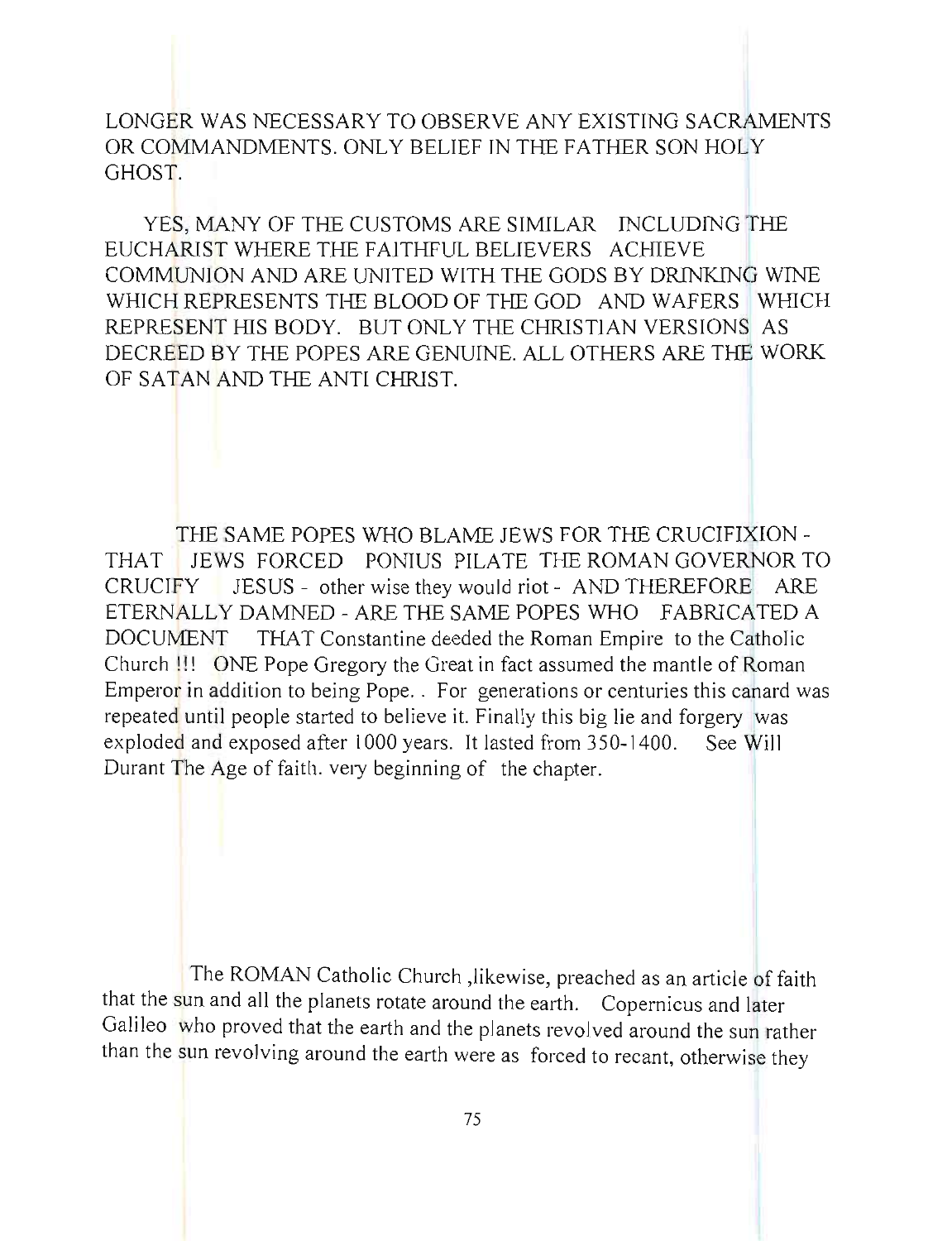would have been burned at the stake. They were terrified that they would meet the same fate as Bruno, an outstanding theologian and philosopher , who was burned at the stake in 1600. See The Renaissance by Will Durant The inquisition terrorized and forced Europeans even the most enlightened to suppress any scientific knowledge and definitely philosophy that conflicted with Church dogma. It must be clearly emphasized that the temporal rulers the kings were the real villains. The Church never had foot soldiers at their disposal. Stalin in the twentieth century accurately challenged the Pope by inquiring how many divisions of soldiers he possessed to enforce his decrees? In the 12 13 14 15 16 and 17 centuries, it were the kings who shared equal culpability with the Church for the reign of terror. that converted men into robots.

Hundreds of thousands non Jews and 15 ,000 Jews Moranos suspected that they returned to Judaism were burned at the stake for challenging the status quo. That was the real sin.

Millions of Christians were killed by other Christians to enforce the monopolistic dictatorship of Church and state that enslaved the minds and bodies of men and women.

Millions were killed beginning in the year 300 -600 when the Church formulated its creed. Brute force enforced reason as a disciplinary weapon for the independent thinkers.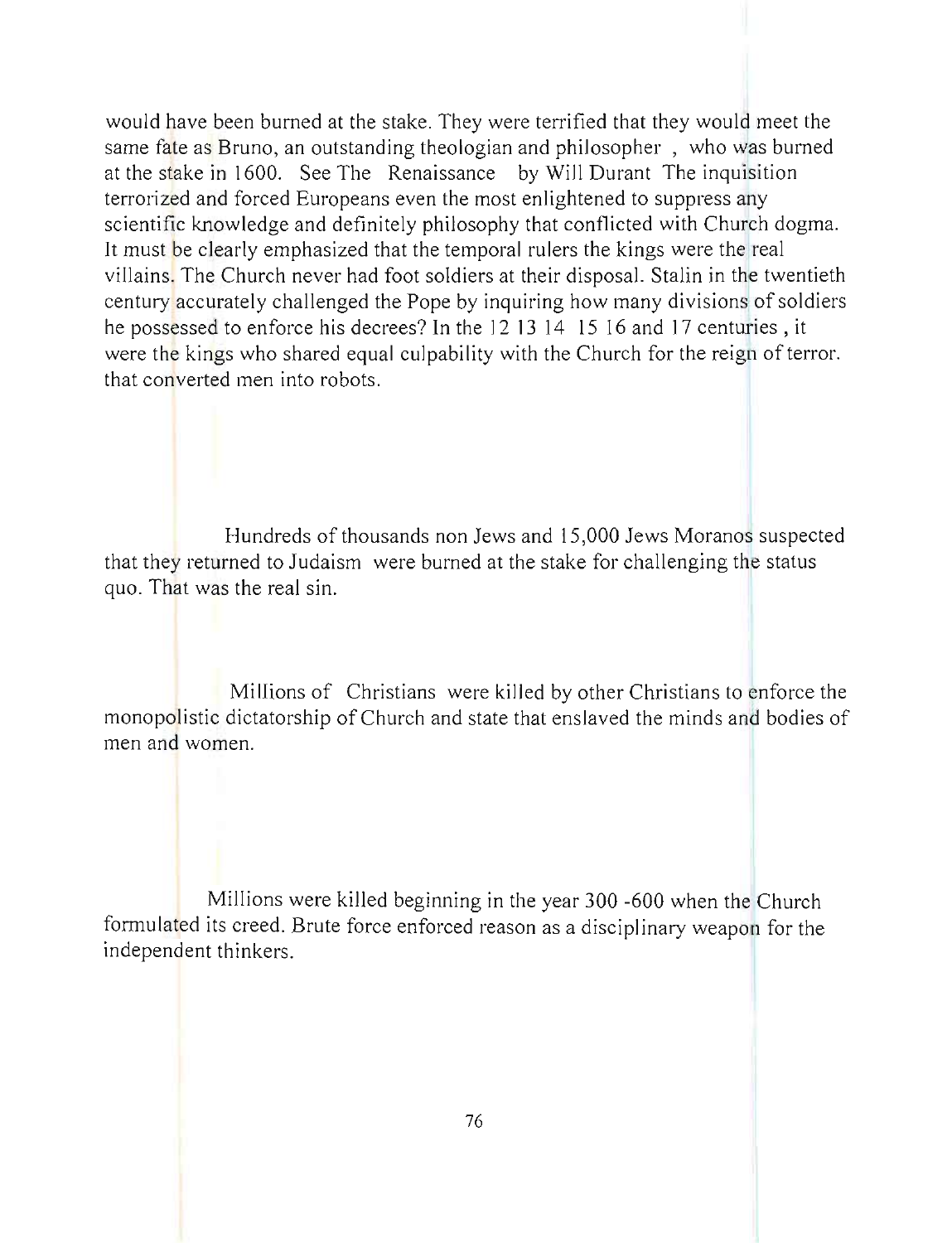The sword decided the theological truth between Greek Orthodoxy and Roman Catholicism in 1210 when millions were killed.

The sword again decided who is God -is the son of god or the Unitarian Allah- in the crusades from **1100-1400.** Again millions lost their lives.

100,000 Jews were massacred by the crusaders after raping all women single and married and stealing all their property.

One million French men women and children were massacred in the South of France in I 100 when they dared challenge the Pope about the Creed of Christianity.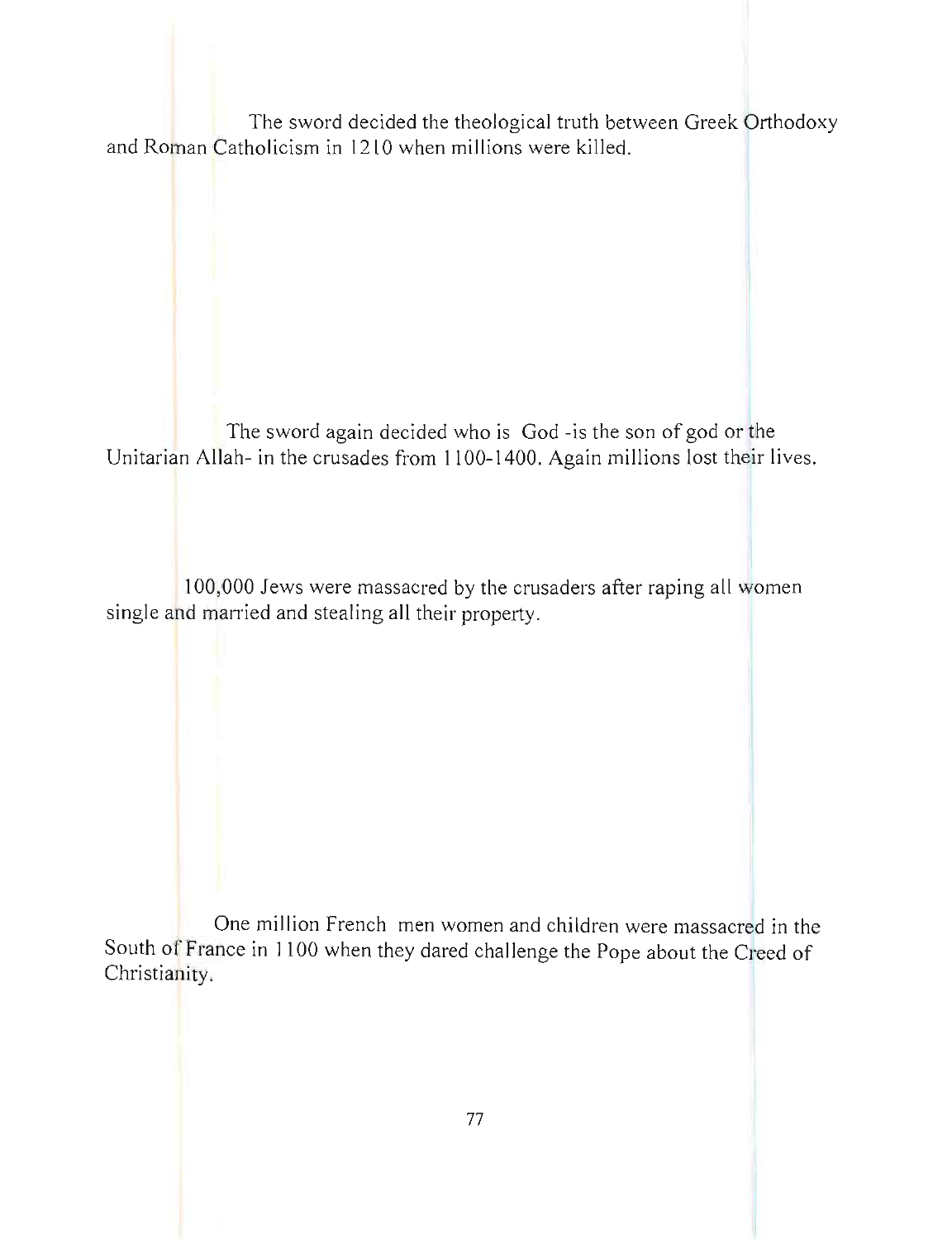Again millions lost their lives in 1518-1640 when the Catholics and Protestants challenged each other who better represented God Jesus and the Holy Ghost and who better understood the Old and New Testament better.

During the black plague in The 1300's when 50 or 70 million Europeans died from the disease, the Church blamed the Jews that they poisoned the wells , rather than seek medical help and research to fight the plague.

In 1845 when the drought in Ireland prevented wheat to harvest the Church banned the planting and eating of potatoes since the Church teachings disproved of the faithful eating potatoes. Hundreds of thousand sdied from famine but the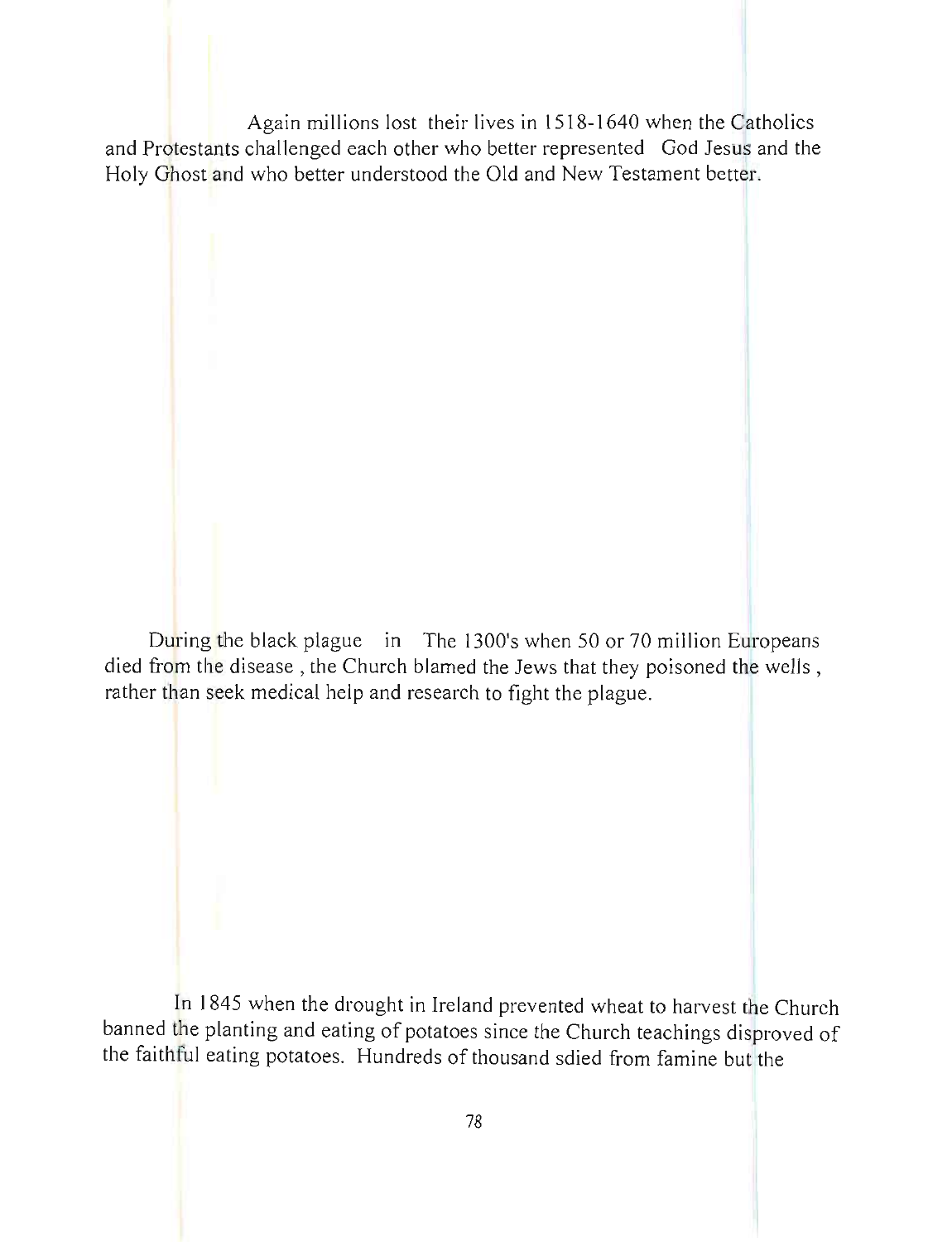Church would not relent.

Even today with the curse of aids, the Church opposes the use of condoms and elects that people should die from the plague rather than use any interference with normal conjugal procedures. God forbid that any one married or not - who have sex use condoms.

The editors of the Popes in the New Testament charge that God decided to replace the Jews with Christians because Jews killed two prophets, in addition to abetting in the crucifixion of Jesus. They threatened they would riot and Pontius Pilate agreed to crucify Jesus. In view of the fact that the Church over the last 1700 years was directly or indirectly responsible in the murder of millions of Jews and non Jews- how and what should God have reacted? The Church is guilty by aiding and abetting or not excommunicating and not sending to the stake all the clergy who aided and abetted in the lethal lies that resulted in the murder of millions of Jews and non Jews - how and what should God have reacted? There certainly exists a difference between mortals -even if they be prophets being killed and millions of other humans? The Church at a synod in 500 or 600 determined that Jesus was a mortal when he was on earth. At each of the synods God became someone new. God is given a make over and a face lift at each of the synods.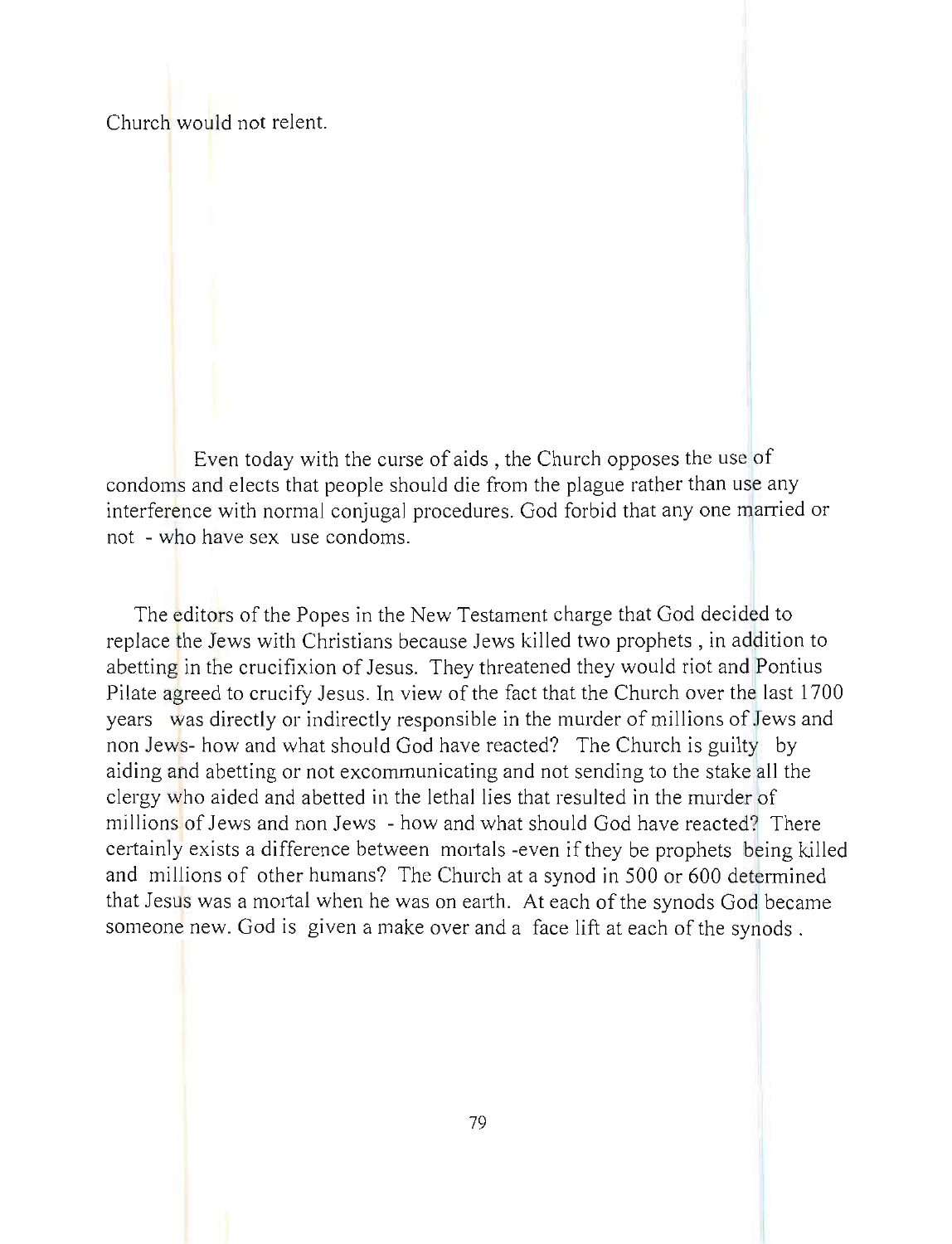If God according to the script fabricated by the editors of the Pope in the New Testament replaced the Jews for the murder of three people then God should have destroyed the entire solar system for the murders perpetrated by the Church!!! Certainly God should replace Christianity for all the murders perpetrated since that religion was conceived.

God as a matter of fact did replace Christianity. Christianity is a mere shadow today compared to what it was.

The script writers did a great injustice to the image of God. They painted him in the colors of the pagan Roman mentality and standards of justice and equity. The Romans annihilated all the inhabitants of a nation because of the crimes of a few individuals. When the natives of Gaul-France today-rebelled Julius Caesar killed half a million Gauls every man woman and child. When Rome conquered Carthage a million citizens of Carthage were killed evey man woman and child. All the others were sold into slavery or used as gladiators. When Rome suppressed the revolt of the Jews in 70 ACE and again in 130 ACE one million Jews were killed or used as gladiators. This cruel and beastly mentality was incorporated into the script of the passion of Christ. This script was repeated and embellished each Easter when all over Europe for the next 1700 years the passion plays were